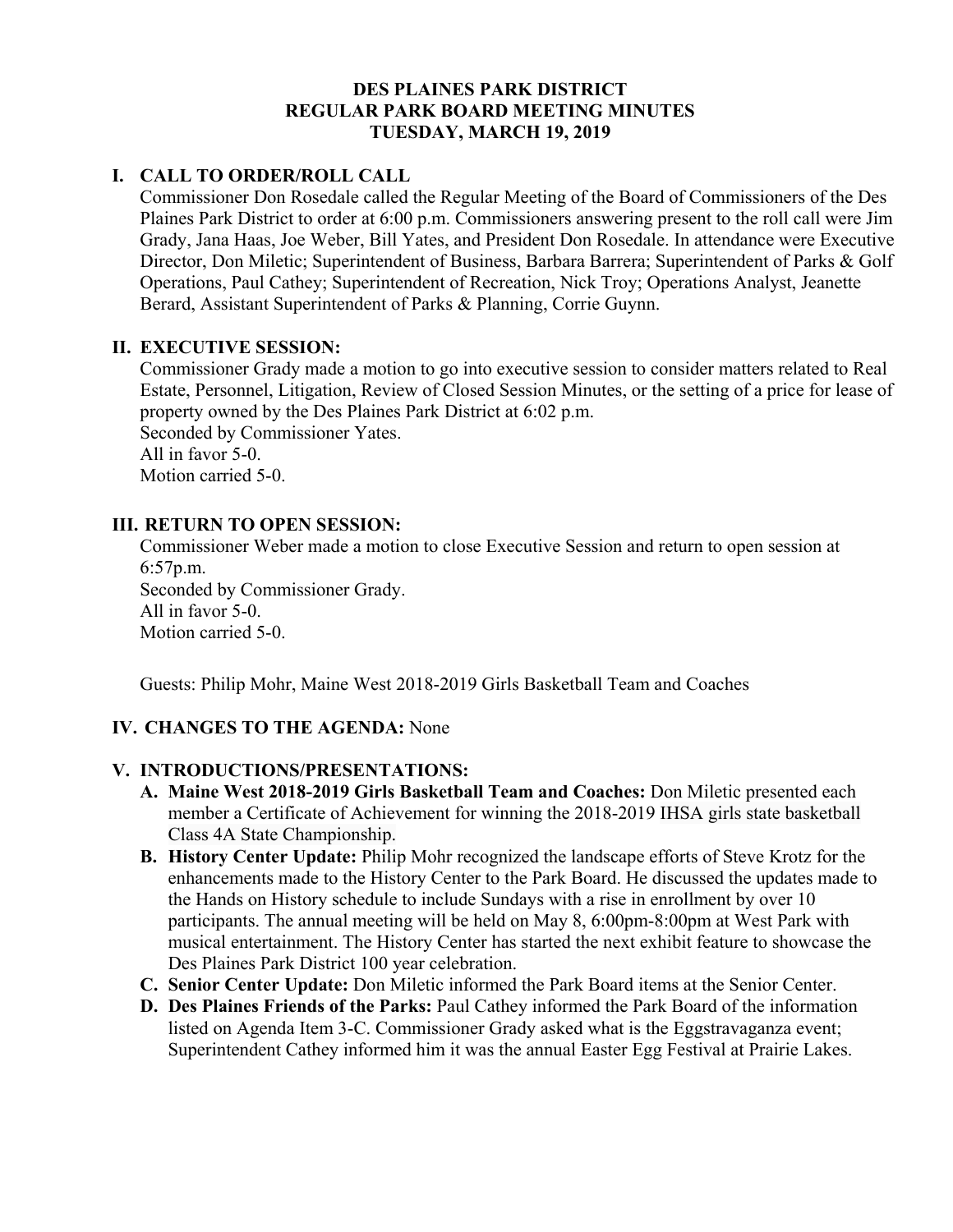## **VI.COMMENTS FROM THE COMMUNITY:** None

#### **VII. APPROVAL OF THE CONSENT AGENDA**

The following items are listed for consent agenda:

- A. MINUTES: February 19, 2019
- B. EXECUTIVE SESSION MINUTES: February 19, 2019
- C. VOUCHER BILLS:

| February 11, 2019 | \$7,440.00   |
|-------------------|--------------|
| February 22, 2019 | \$308,746.59 |
| March 8, 2019     | \$155,655.99 |

## D. PAYROLL:

| February 15, 2019 | \$151,514.17 |
|-------------------|--------------|
| March 1, 2019     | \$153,256.95 |

 Commissioner Yates moved to approve the Consent Agenda as presented. Seconded by Commissioner Grady.

 Roll call: Commissioner Haas, Aye; Grady, Aye; Weber, Aye; Yates, Aye; President Rosedale, Aye. Motion carried 5-0.

## **VIII.M-NASR REPORT:**

Executive Director Miletic indicated they will begin interviews for the Executive Director position April 1 in Park Ridge; Sue will be working until June 2019. Commissioner Haas stated she received an email that they had raised over \$47,000 with 75 people less in attendance at the charity event. Commissioner Hass also noted liking the raise the paddle feature which provided more opportunity for donations, other board members agreed.

## **IX. MONTHLY REPORTS**

## **A. EXECUTIVE DIRECTOR**:

Executive Director Don Miletic reviewed items contained in his written report, in addition to:

- Make sure to check and complete the Statement for Economic Interest in your email needs to be completed by May 1, 2019.
- The  $40^{th}$  Anniversary of Flight 191 will be on May  $25^{th}$ , 2:00pm at Lake Park. There will be family and friends coming from all over the country. The Journal reached out to run a story on this information.
- Community Honor Roll will be given to three outgoing Alderman on April 16, 2019 for all they do for recreation and for all the help they have provided the Park District.
- The District received a check from River's Casino for an Educational Grant of \$57,200. This will be used to build an Outdoor Classroom and Greenhouse Learning Lab to incorporate into the Creative Corners Preschool curriculum, MNASR programming and Garden Club. Staff involved in planning was Jennifer Boys, Jeanette Berard, Corrie Guynn and Steve Krotz. Guynn added that River's Casino is looking to have their organization come out and volunteer to plan the material during their annual volunteer day that takes place in early June.

Discussion: Commissioner Rosedale stated that we should reach out to the University of Illinois Master Gardening program to have them complete volunteer hours on this project. Assistant Superintendent Guynn will follow up.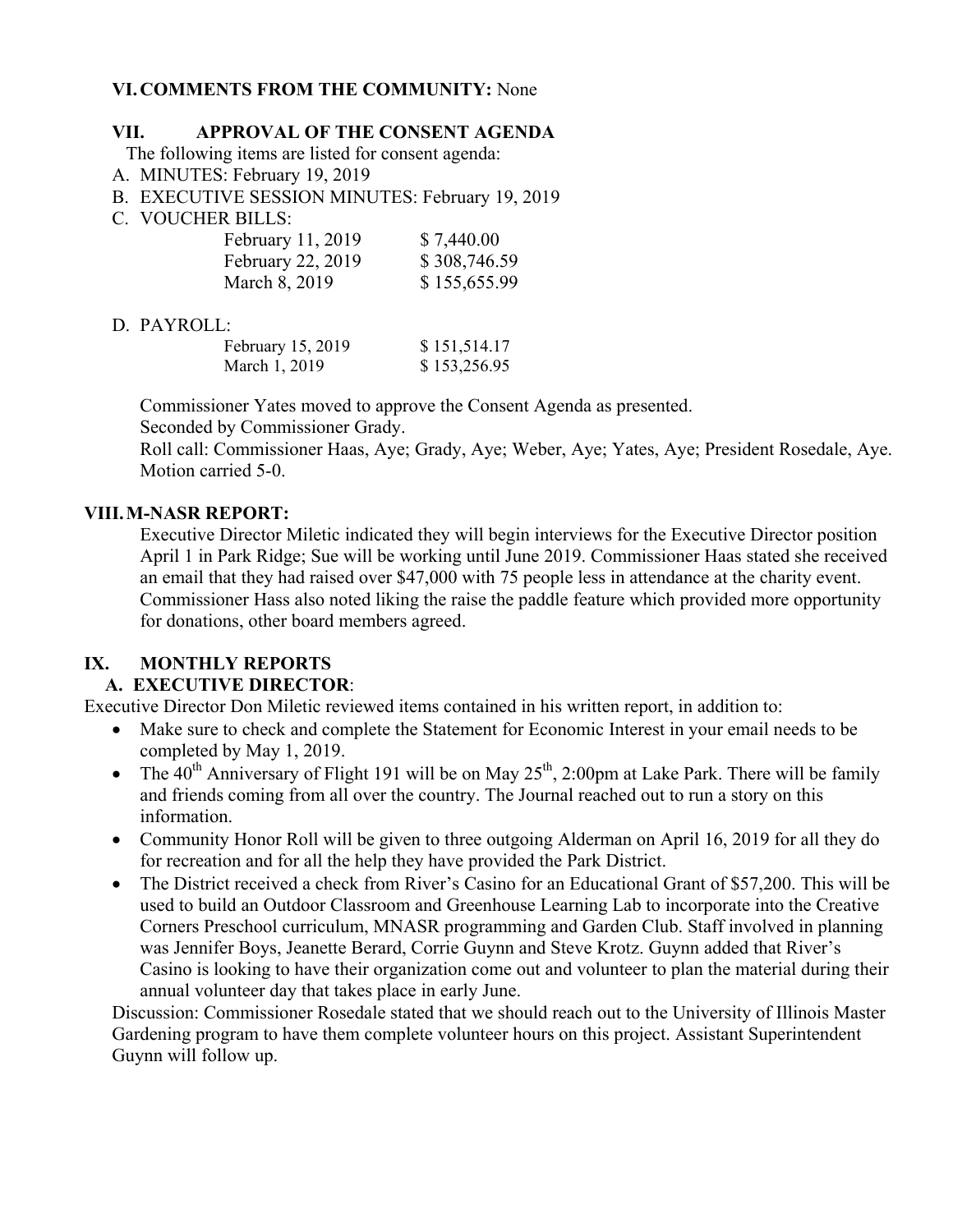## **B. PARKS AND GOLF DEPARTMENT & OPERATIONS**

Superintendent of Parks and Golf Operations Paul Cathey reviewed items contained in his written report, in addition to:

- Steve Krotz's retirement party will be held Friday March 22 at 3:30pm in the River Room at the Golf Center.
- Earth will be moved at the Prairie Lakes' construction site next week.

Discussion: Commissioner Grady asked about the paper on the windows at the back door of Prairie Lakes and if the installation of a live feed would be possible to watch the construction site. Executive Director Miletic stated they would be taking aerial photos of the construction progress.

## **C.BUSINESS DEPARTMENT**

Superintendent Barbara Barrera reviewed items contained in her written report, in addition to:

• Sean King's last day will be April 5, 2019 as he accepted the Director of Information and Technology position at the Glenview Park District. The search for both replacement and interim support has started.

Discussion: None

# **FINANCIAL REPORT**

Superintendent of Business Barbara Barrera presented the monthly financial report.

Commissioner Haas moved to accept the Financial Report for February 2019, subject to audit and placing a copy on file.

Seconded by Commissioner Yates.

Discussion: None.

 Roll call: Commissioner Haas, Aye; Grady, Aye; Weber, Aye; Yates, Aye; President Rosedale, Aye. Motion carried 5-0.

# **D. RECREATION DEPARTMENT & OPERATIONS**

Superintendent of Recreation Nick Troy reviewed items contained in his written report, in addition to:

- Jennifer Boys stepping in to fill in the vacant Recreation Supervisor position. Interviews will begin on March 20, would like to hire one of the five candidates by mid-April or May 1.
- The soccer program is up by 10 participants from last year.
- Chris Pool and Cindy Yelich have been attending District 62 evening events, which provide a great team effort to build on community relations between the park and school districts.

Discussion: Commissioner Haas asked a question on how or why the Theater was booked up already and if had to do with low rates. Superintendent Troy stated that they will review the rates however many of the rentals are newer groups. In addition the Des Plaines Chamber of Commerce hosted an event in the past month to highlight to other organizations the features of the space, and the episode of "See Chicago, Prairie Lakes Theater" on WGN is still running from last year.

# **E. UNFINISHED BUSINESS:**

Executive Director Miletic reviewed items contained in the board packet, in addition to:

- The board packet will include a spreadsheet of the Indoor Pool Project Costs and balance to provide them a breakdown of project in real time.
- Shared that the district was able to save \$350,000 in by removing 16 trees, allowing for the soil placement from the pool project to be added to the west berm. The district has planted over 300 trees in the last 2 years.

Discussion: Commissioner Haas asked how much will be paid out the current fiscal year for the project. Superintendent Barrera started roughly \$300,000-\$600,000 depending on the amount of earth that will be moved in the next month. Commissioner Weber asked about the contents of the soil, and Superintendent Cathey stated once they begin to move earth they will know.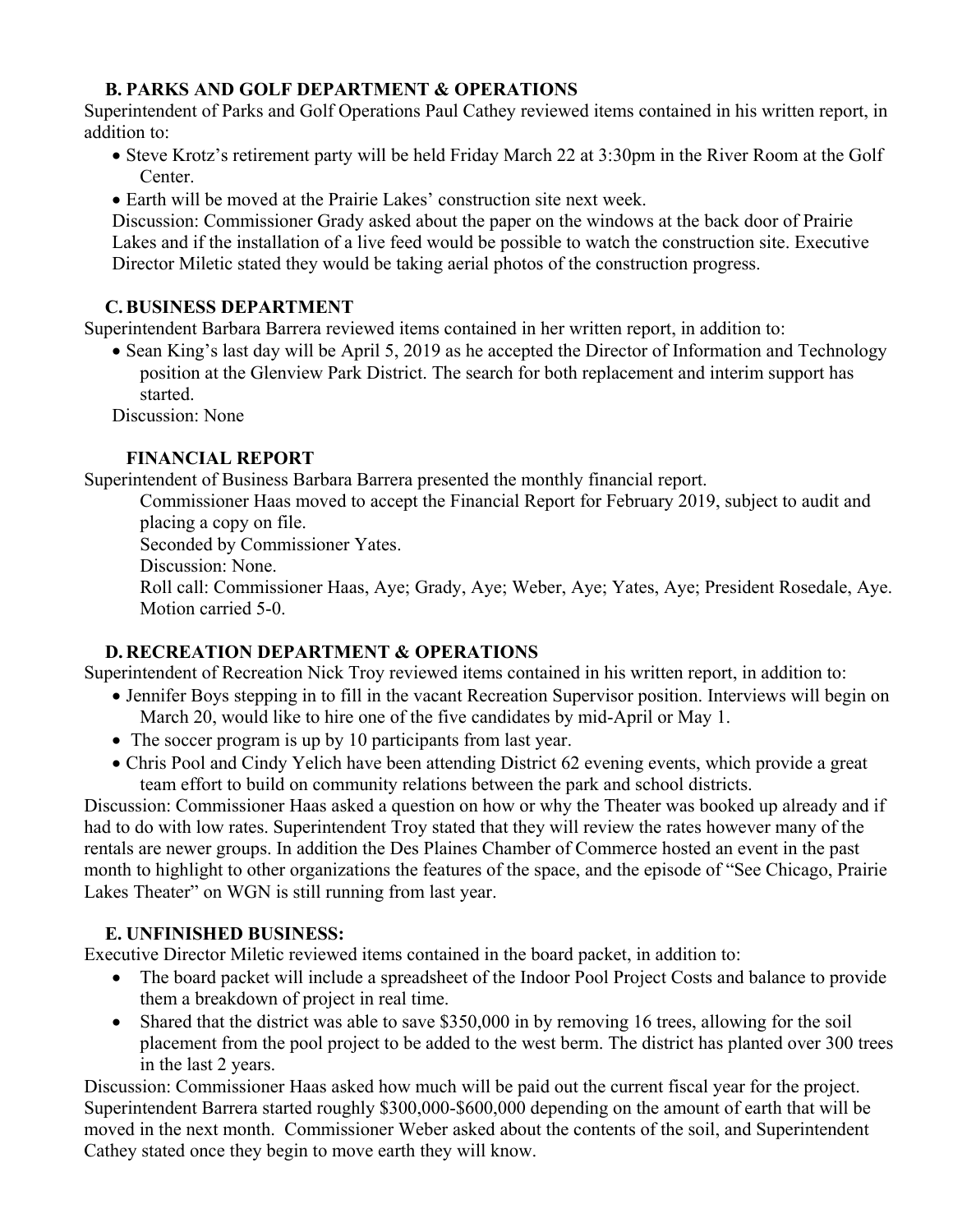#### **F. NEW BUSINESS:**

#### **Agenda Item 9-A: Bluett Park Drainage**

Superintendent Cathey presented his report and informed the park board that the neighbors would greatly appreciate the installation as it will save their backyards and park maintenance time on pumping out the standing water.

Commissioner Grady made the motion **"I move that Park Board of Commissioners accept the bid of Mauro Sewer Construction in amount of \$19,945.00 for the base bid and \$8,915.00 for the alternate bid, for a total contract amount of \$28,860.00."** 

Seconded by Commissioner Yates.

Discussion: Commissioner Rosedale asked if this is budgeted in the current fiscal year, where the dirt would be moved and if we have used the Mauro company before. Superintendent Cathey stated that it will be put into the next fiscal year based on the lowest bid price, the dirt will be moved to the north side on open space and that Mauro has not been used directly. Commissioner Grady asked if Hacienda Construction was work at another park. Superintendent Cathey stated that they are working at Centennial Park.

Roll call: Commissioner Haas, Aye; Grady, Aye; Weber, Aye; Yates, Aye; President Rosedale, Aye. Motion carried 5-0.

#### **Agenda Item 9-B: Backstop Replacement**

Assistant Superintendent Guynn presented his report and informed the Park Board this is an insurance claim that will cost the district \$1000. The project has an April 12 ship date with delivery within the same week.

Commissioner Yates made the motion **"I move the Park Board of Commissioners approve the low bid from Complete Northern Illinois Fence, out of Cortland, IL for the Backstop Removal, Replacement and Repair at Rand Park project in the amount of \$26,790.00."** 

Seconded by Commissioner Weber.

Discussion: Haas asked if the backstop would look different. Assistant Superintendent Guynn stated that it will be very similar but will be a lot newer than the original backstop.

Roll call: Commissioner Haas, Aye; Grady, Aye; Weber, Aye; Yates, Aye; President Rosedale, Aye. Motion carried 5-0.

#### **X. CORRESPONDENCE:**

Executive Director presented a thank you card from Maine West Girls Basketball Team.

## **XI. COMMISSIONER COMMENTS:**

Commissioner Weber: Lyden Township and Chicago Dogs Baseball will be hosting a Baseball Clinic at Impact Field on April 7 from 10:00am-12:00pm for 8-15 year olds.

Commissioner Grady: Hoping for a dry warm spring.

Commissioner Haas: Thanks and best wishes to Steve Krotz for 19 years of work, hope his replacement will be able to keep up with all he has done.

Commissioner Yates: April  $5<sup>th</sup>$  a 2:00pm will be the ground breaking for the Indoor Pool Project at 2:00pm

President Rosedale: Enjoyed attending the Legislative Breakfast and hearing the senators speak on the new governor.